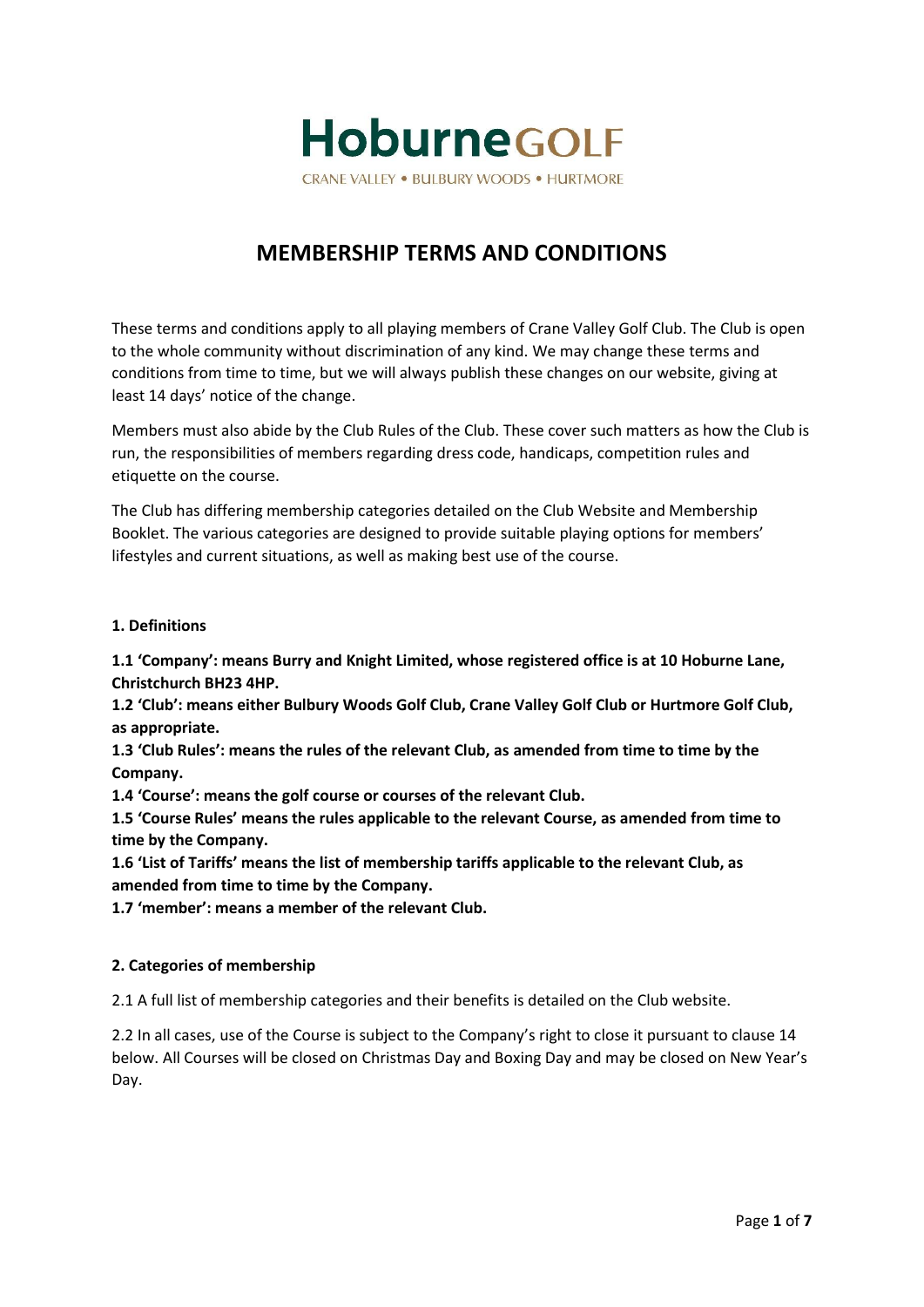# **3. Joining and Renewing membership**

3.1 Not all membership categories may be available at all times and the Club may decide to cease providing certain categories or create new categories at any time. The Club will inform members of any such restrictions when they join or when a category changes or ceases to be available.

3.2 All new members are required to complete an application form. Proof of identification and age verification may be required. Acceptance to membership shall be at the sole discretion of the Company.

3.3 In addition to the subscription fee, new joiners may be required to pay a one-off joining fee. If a joining fee applies, it will be shown in the List of Tariffs.

3.4 All categories of membership cover 12 months from and including the date of joining.

3.5 Some membership categories include affiliation fees, which are paid to various external golfing organisations.

## **4. Membership fees and payment**

4.1 The Club reserves the right to alter the List of Tariffs from time to time. This will normally occur at the start of a calendar year. For the avoidance of doubt, no change in the List of Tariffs will operate to increase a member's subscription level during their current year of membership.

4.2 Nobody becomes a member or has the right to play any Course until the appropriate annual subscription (and joining fee, if applicable) has been paid to the Company.

4.3 All categories of membership cover a 12-month period. Should a member decide to cease membership partway through the year there is no right to any refund.

4.4 Should a member have failed to pay their subscription by the renewal date their membership of the Club will be suspended until full payment has been received. If a member fails to pay their renewal subscription within 15 days of their renewal date, then their membership will be cancelled, and a new membership application will need to be made. Should this occur, a joining fee may be required.

## **5. Other charges**

The Club may provide other services for the convenience of members. These include the provision of lockers. Members will need to apply for the use of these facilities, as there are a restricted number available.

There will be an annual charge for the use of these facilities that will be billed at the same time as the annual membership subscription. There will also be a charge to replace lost keys. These charges are as set out in the List of Tariffs.

## **6. Suspension, cancellation, ill health, relocation & redundancy**

6.1 Should a member cancel their membership or decide to stop playing golf during the course of the year then, save in the circumstances referred to in clauses 6.5 and 6.6 below, no refund becomes payable, whether they paid a subscription by a single annual payment or by third party credit, which they repay by instalments. If a member cancels any third-party credit arrangement, or it is terminated by the credit provider, and the Company is consequently obliged to return all, or part of the sum advanced by that credit provider, the member will be liable to pay the Company the resultant outstanding balance of the full annual subscription.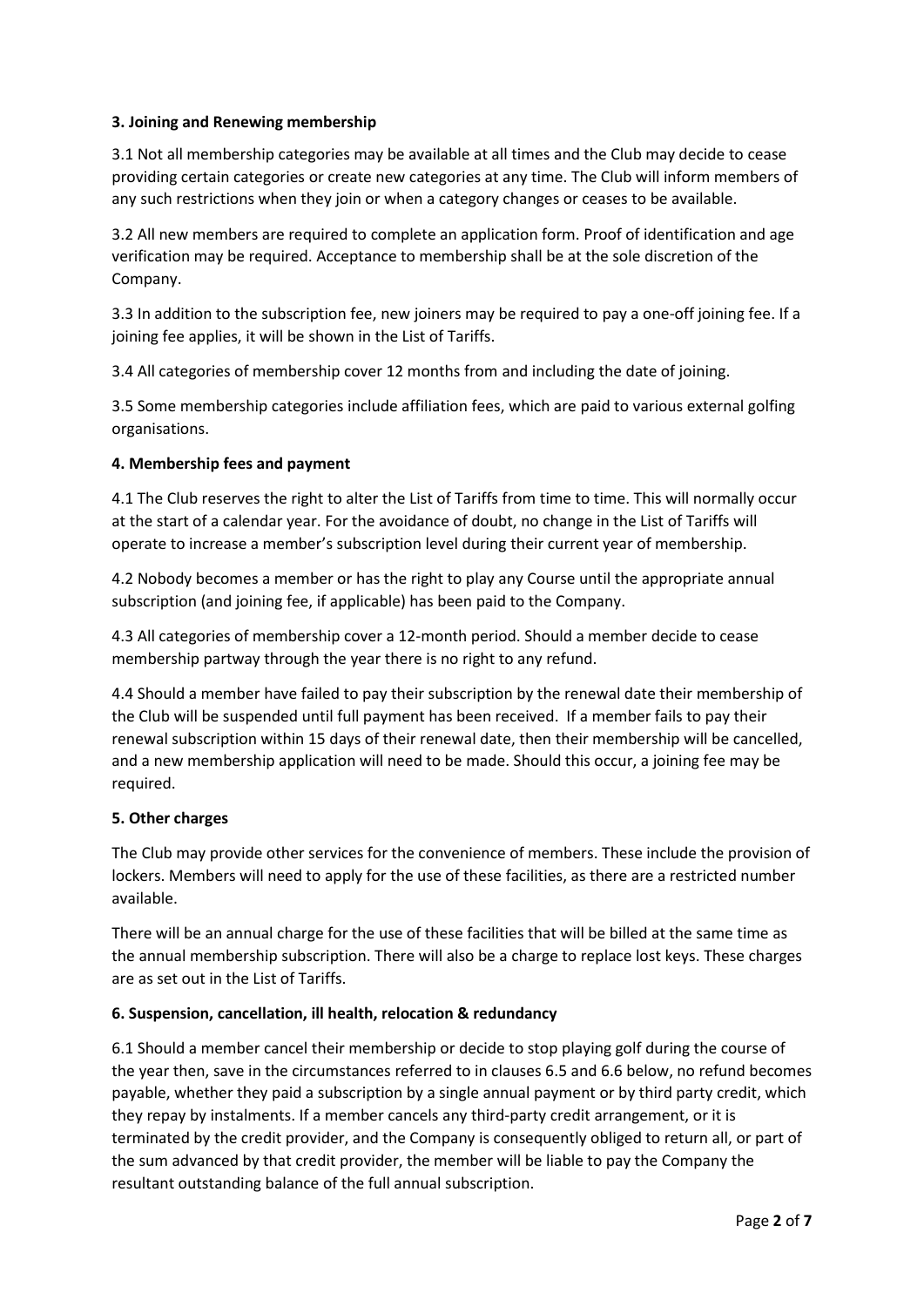6.2 The Company reserves the right to cancel/terminate or suspend membership, at the discretion of the Club's General Manager (who's decision will be final), and to retain all monies that a member has paid for his or her membership in the following circumstances:

6.2.1 If a member commits a serious or repeated breach of these Terms and Conditions or the Club Rules and the breach, if capable of remedy, is not remedied within 7 days of receipt of a default notice, this will always result in membership termination.

6.2.2 If any part of a membership fee due from a Member is not paid to the Company (in cleared funds) on before its due date.

6.2.3 If a member provides the Company with details which the member knows to be false when applying for membership and the false declaration would have reasonably affected the Company's decision to grant membership to that member.

6.3 If a member suffers long-term illness or injury, which prevents them from playing golf for a period exceeding 3 months in any year of membership then upon the members application to suspend their membership and production of a Doctor's letter stating that the member is/was unfit to play golf, a pro-rata credit may be applied towards their following year's membership subscription. For example, if the annual subscription is £1,200 and the member was unable to play golf for a full 3 months then their following year's subscription would be reduced by £300.00. The maximum credit available is 50% of the following years subscription. The member's application to suspend their membership must be made as soon as is reasonably practicable following the onset of the injury or illness that has rendered the member unfit to play golf.

6.4 If a member is made redundant then he or she can apply to suspend their membership for a minimum of 3 months and a maximum of 6 months subject to the following conditions:

- They provide a letter from their previous employer confirming their redundancy, and
- They have been a member for at least 3 months

The suspension of membership will be at the discretion of the Club's General Manager, whose decision will be final. Any approved suspension period will be added to the end of each membership year. No subscription paid will be refunded.

6.5 If a member moves home and his or her new home is more than 50 miles from the Club and produces proof of their new address in a form reasonably acceptable to the Company then the Company may, in its absolute discretion, allow that member to terminate their membership on 1 month's written notice, in which event the Company will make a pro-rata refund of the membership subscription paid, to a maximum of 6 months.

6.6 Upon the death of a member member's contractual obligations to the Company are terminated. The balance of any advance payments will be refunded to the member's estate from the 1st of the month following the Company's receipt of written notification of the death and a copy Death Certificate.

## **7. Membership Levy cards**

7.1 Shortly after the commencement of membership, all members will be issued with a levy card that is linked to each member's levy card account and can be used for purchases of food and drink, golf shop merchandise or for payment of golf rounds up to the limit available on the relevant card account at the Club. This is not a credit card. A member will be able to place money on their levy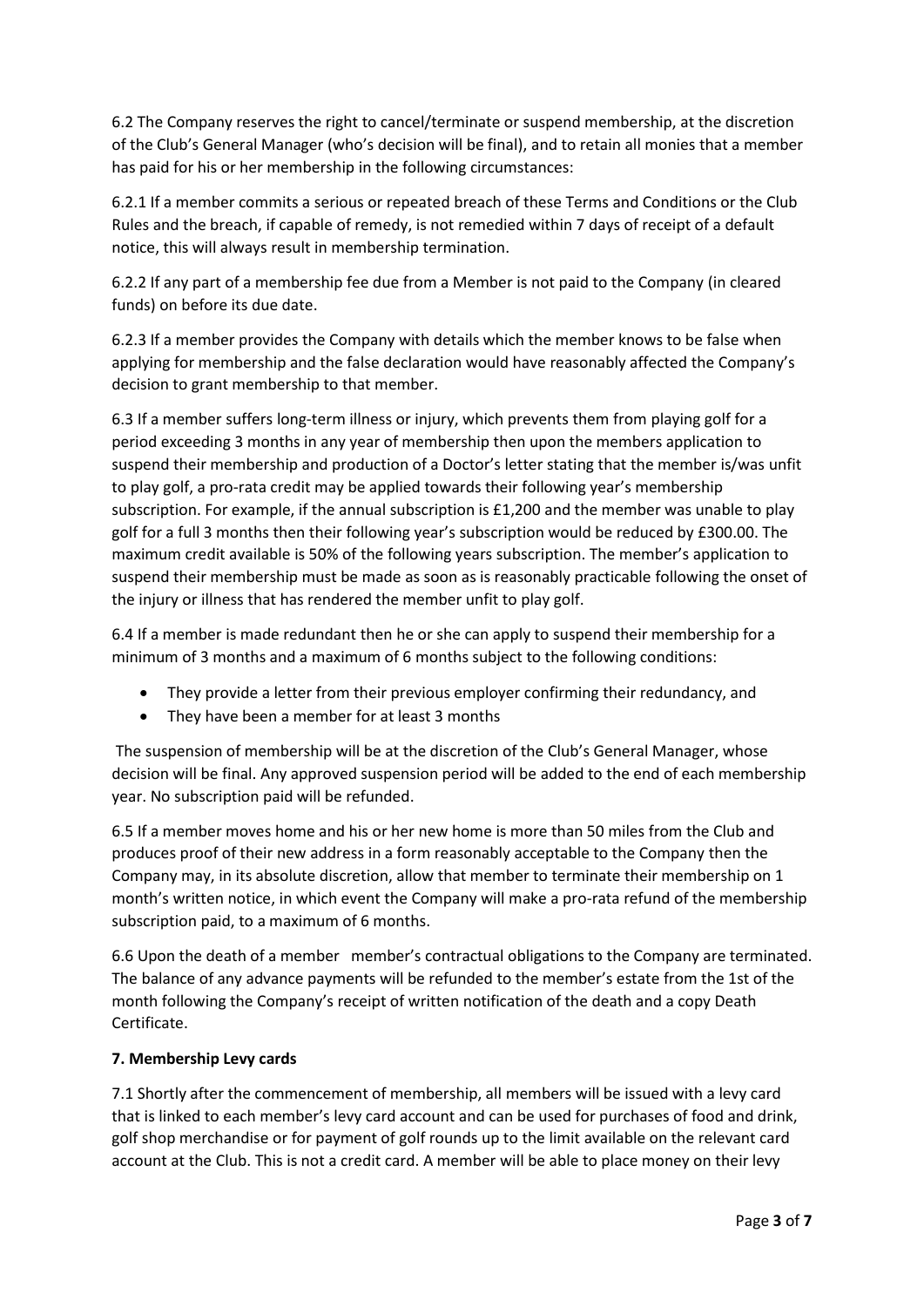card account, either online using the Club's website or by cash, debit or credit card at one of the Club's tills.

7.2 Each member is solely responsible for the safekeeping of their card. If it is damaged, lost or stolen then they should inform the Club as soon as possible, however the Company will not be obliged to make any refunds or other compensation in respect of unauthorised transactions. Replacement cards can be issued at a cost of £5 each or such higher charge as may be set out in the List of Tariffs. Each member can review their levy card account details via the member area of the Club's website.

7.3 Members will be entitled to a discount on food & drink and shop purchases when using their levy card. The level of discount will vary according to the category of membership.

7.4 Levy Card Terms & Conditions

- Top ups can only be made with a valid membership card.
- Discounts will apply, depending on the type of membership category. The Company may vary or remove these discounts at any time, without notice, however the discounts applicable to each individual member may only be varied or removed upon renewal of membership or change of membership category.
- Levy cards will automatically allocate the appropriate discount for the purchase transaction at the point of sale.
- Levy balances are held at each member's Club and cannot be transferred elsewhere.
- Levy balances are advance payments for goods and/or services at the Club. When a member leaves the Club, any outstanding balance can be used for a period of three months. If the balance is not used within this period the balance will be retained by the Company, which will not be obliged to provide any further goods and/or services to the former member.
- The regular rules regarding the purchase of alcohol by or for under 18s apply when using the levy card.
- Pre-paid Levy cards must be used to access the membership levy discount.
- Levy card balances cannot be transferred to another member.
- Levy card top ups can be made in multiples of £10.00.

## **8. Members' Guests**

8.1 Certain membership categories may allow a member to invite a guest to play a round of golf at the Club at a preferential rate, as set out in the List of Tariffs. All guests must sign in at the Pro shop prior to the round and pay the appropriate green fee.

8.2 Members must always accompany their guests on the golf course and ensure that all guests are aware of and comply with the Club Rules. A member may only invite up to 3 guests on any one day.

## **9. Booking Tee Times**

9.1 The Club operates an on-line tee booking system. Tee bookings may be made up to 14 days in advance. The Club reserves the right to change the rules applicable to advanced bookings of tee times.

9.2 All members must book their tee time, either by using the Club's on-line booking system or by telephone to the Club's golf shop. The purpose of booking tee times is for members' convenience and to better manage the use of the course. When booking a tee time, the names of all those playing with the member must be entered on the system.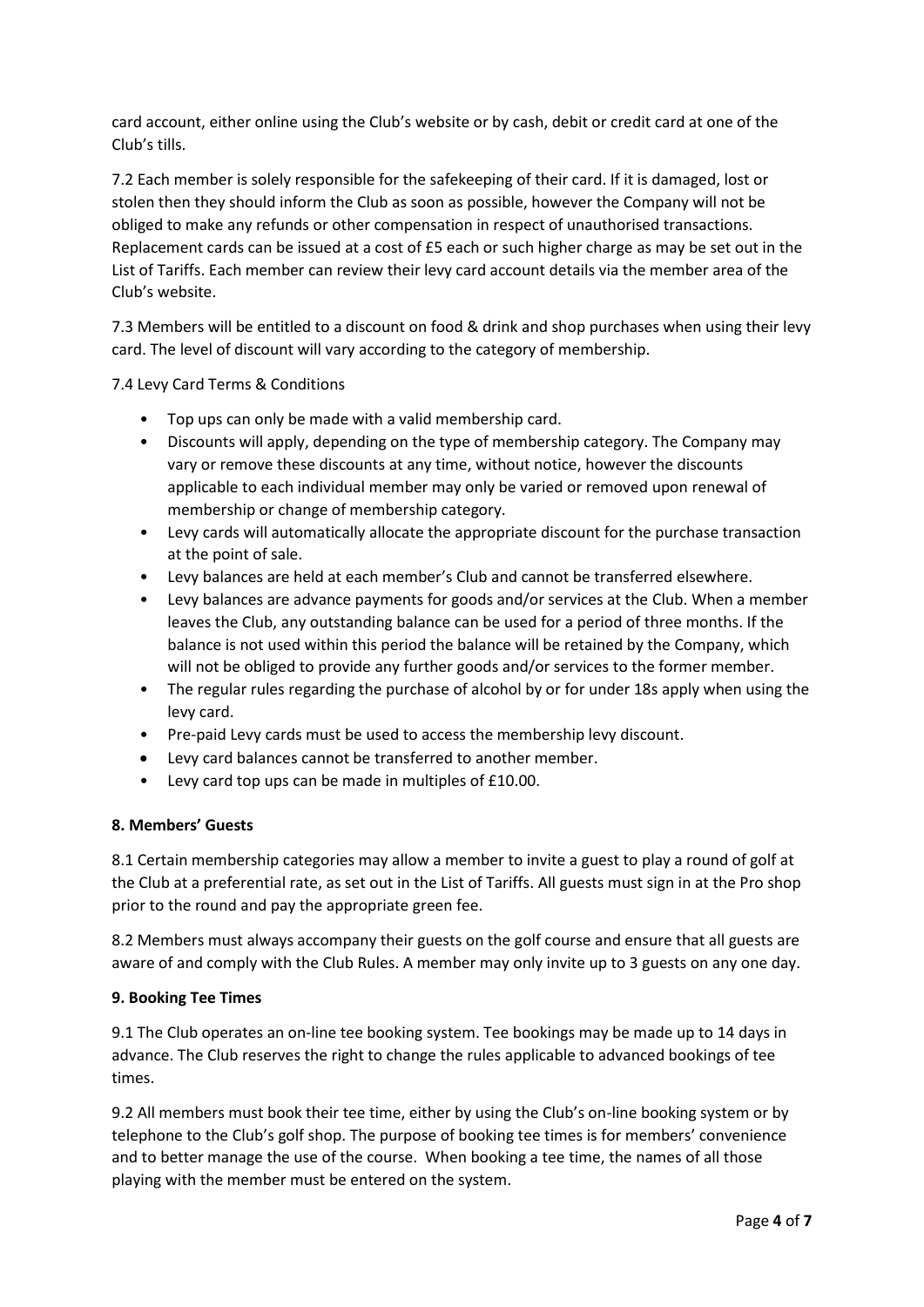9.3 All playing members together with any guests are required to register with the Club's golf shop before the start of their round, irrespective of whether or not they have booked a tee time. Any guest or green fees must be paid before the round is started.

9.4 If a member has booked a tee time and finds that they are either unable to play or the number of players has changed, then the booking should be amended on the online system accordingly. Alternatively, the Club's golf shop should be informed as soon as possible.

9.5 The Club will monitor frequent failures to cancel a booking, as this may prevent other members from playing, or lead to a loss of potential revenue in green fees to the Club. Any continued abuse of the booking system may lead to action being taken to suspend or cancel membership under the provisions of clause 6.2.1 above.

9.6 A tee time booking is for up to four golfers. If a booking is made for less than four people, other members or visitors could be added to this booking by the Club or another member.

# **10. Starting Times**

10.1 The Club reserves the right to impose restrictions on starting times and the format of play in order to make best use of the course.

# **11. Liability**

11.1 The Club does not accept liability for damage or loss to either members' property or to a guest's property that may happen at the Club which, for the avoidance of doubt, includes, but is not limited to, the car park, the trolley shed and lockers, as well as the Course, save when a liability arises through the Club's negligence.

11.2 The Club does not accept liability for the injury or death of any member, child or guest that may happen on the premises or grounds of the Club other than a liability that arises due to the Club's negligence. Whilst the Club does have an insurance policy to cover personal injury to members and guests that may be suffered on the Course as a result of negligence on the part of the Club or its employees, this does not extend to damage and loss to property or equipment. The Club encourages all members to arrange their own insurance cover.

# **12. Club Rules**

12.1 The Company may sometimes need to make changes to the Club Rules. If it does so, it will, where reasonably possible, display notices at the Club notifying members of the change(s) at least 45 days before it/they come into effect.

## **13. Health and Safety**

13.1 The Company will endeavour to take due care to provide a safe environment for members of the Club and their guests, as well as other visitors and its own staff. Members are expected to abide by notices, signs and information provided for their safety and the safety of others.

13.2 Fire exits, which are clearly marked, are provided in the interest of public safety and in the event of fire and/ or on hearing the fire alarm, members and guests must make their way in an orderly fashion to the nearest available exit.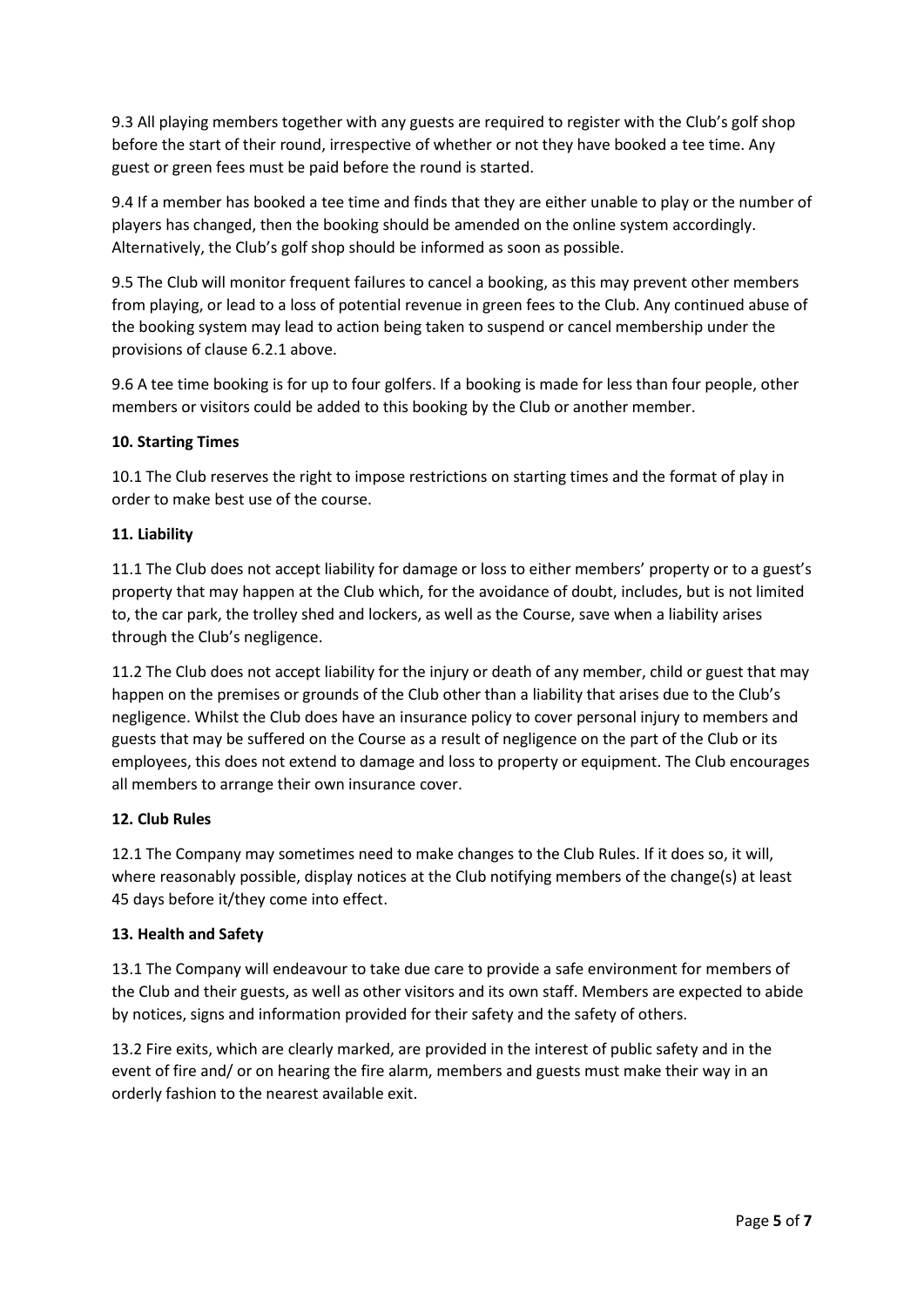# **14. Opening Times**

14.1 Times of opening for use of the Course and other facilities are at the sole discretion of the Club and are referred to in the membership application pack and published on notice boards. The Club may make changes to the standard opening hours by giving not less than 7 days' notice.

14.2 Emergency closure of the Course or other facilities in the event of adverse weather conditions, repair and/or maintenance will be announced via the Club members App as soon as possible.

## **15. Members Code of Conduct**

15.1 The Company reserves the right to restrict and/ or prevent entry of members and guests and/or to terminate or suspend membership by reason of breach of these Terms and Conditions as referred to in clause 6. Members and guests must at all times comply with the Club Rules (see clause 12) including, but not limited to, the following points:

• Be suitably attired having regard to the occasion and/or intended use of the Course and/or facilities.

• Demonstrate good order and behaviour to each other and to the staff. The use of abusive and/or profane language and the threat of, or use of, violence will not be tolerated.

• Comply with these Terms and Conditions at all times.

15.2 The Company reserves the right to require any member to make good any damage or destruction of the Course or facilities caused by the Member's negligence, default or wrongful act or to indemnify the Company in respect of the same.

## **16. GDPR**

16.1 The Company respects your privacy. Your personal data is protected in the UK by data protection legislation, which imposes on the Company a legal duty to protect any personal information it collects from you. Any personal information that you provide to the Company is held and processed in compliance with this legislation. We will only process it where there is a lawful basis to do so.

16.2 Members data held will be released to other members only in order to facilitate the golfing activities of the club. This will only be members' mobile numbers and/or email addresses for contact/communication and then only with their consent or deemed consent. By entering any Club competitions, members are deemed to have given the Company permission to disclose certain of their personal data, such as their telephone number and/or email address to another relevant member or members. This deemed permission may be withdrawn at any time by the relevant member notifying the Company in writing.

16.3 The Company's privacy policy can be viewed on the Club website.

16.4 Members' data will also be shared with England Golf via the Club's management system in order to facilitate its monitoring of golf handicaps. England Golf's privacy statement can be viewed in the members' area of the Club's website. Any individual member may instruct the Club not to share their data with Golf England.